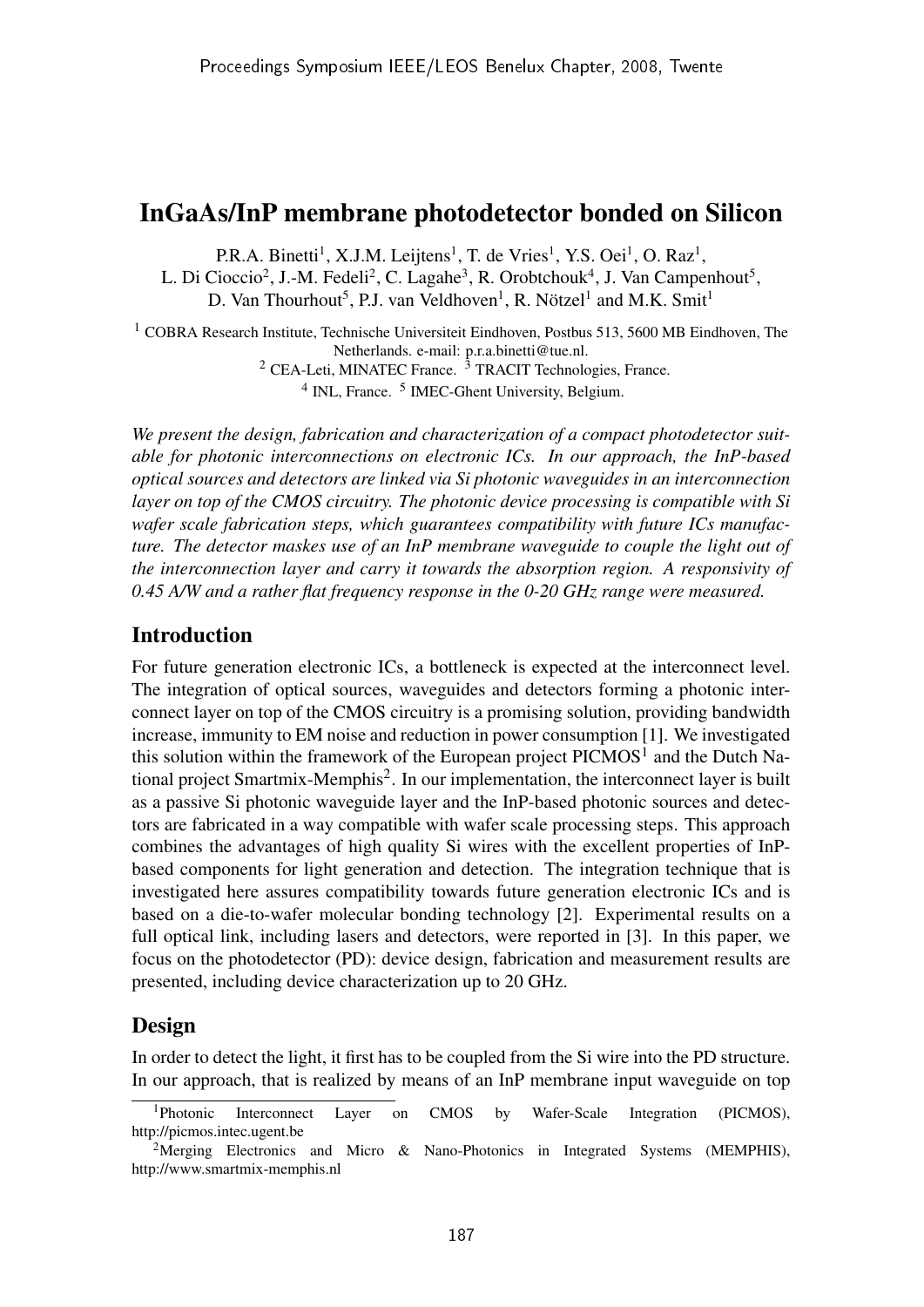of the SOI wafer containing the Si photonic wiring (see Fig. 1). The two waveguides act as a synchronous coupler that transfers the optical signal from the Si wire into the transparent InP waveguide, which guides it to the PD absorption region stacked on top of the transparent layer. The detector structure has a footprint of  $5 \times 10 \ \mu m^2$  and is built as an InGaAs absorption layer sandwiched between a highly p-doped InGaAs contact layer and a highly n-doped InP layer, which is also used for realizing the membrane waveguide.



Figure 1: Photodetector structure. The coupling from the Si waveguide layer to the PD is realized via the InP membrane input waveguide, on top of which the detector is stacked. A cross section of the coupler is schematically shown.

The PD 3-dB bandwidth is mainly limited by the carrier transit-time, as the *RC*-time  $is < 10$  ps, thanks to the compact device dimensions. Fig. 2 (left) shows the calculated transit-time frequency response for a p-i-n photodiode which employes our layer stack. The curves are calculated by solving the carrier rate equations under the hypothesis of uniform and exponential carrier generation in the illuminated intrinsic diode region, as explained in detail in [4]. In our case, the heterojunction is bottom-illuminated and the carriers are generated close to the n-side (see Fig. 1). That leads to an expected transit-time limited bandwidth of about 30 GHz, as it can be read from Fig. 2 (left). Following the

hypothesis of uniform carrier generation, for simplicity, the transit-time frequency 3-dB point dependence on the PD absorption layer thickness was calculated (see Fig. 2, right). Clearly, there is trade-off between device speed and efficiency: the thicker the absorption layer, the higher the efficiency and the lower the bandwidth. Simulation results show that an internal quantum efficiency somewhat  $< 90\%$  is expected for a total detector thickness of 1  $\mu$ m, corresponding to an absorption layer thickness of 700 nm, as we reported in [5]. Such choice for the device thickness was driven by the ease of integration with the  $\mu$ -disk lasers, as described in [3].

The detector input InP coupler was designed with a cross section geometry of  $0.25 \times$ 1  $\mu$ m<sup>2</sup> and a length of 14  $\mu$ m to achieve mode matching with the Si photonic waveguide, which is  $500 \times 220$  nm<sup>2</sup> [5]. Details about design, fabrication and characterization of the Si waveguides are extensively presented in [6].

# Fabrication

The PD layer stack was grown on a 2" InP wafer. It was sawn in dies that were then molecular-bonded upside down on an SOI wafer, in which the Si waveguides had been defined, and the InP substrate was removed from the dies by a combination of chemicalmechanical polishing and wet-chemical etching. Afterwards, the PD pattern was aligned on the Si structures by e-beam lithography and transfered to a  $SiO<sub>2</sub>$  hard mask. Then, the SOI wafer was sawn into samples, to allow for processing in our clean room. The PD structure was defined using III-V conventional wet- and dry-etching techniques. A polyimide layer was used to planarize the chip and provide electrical isolation and a Ti/Pt/Au metal stack was evaporated and patterned by lift-off. Si grating fiber couplers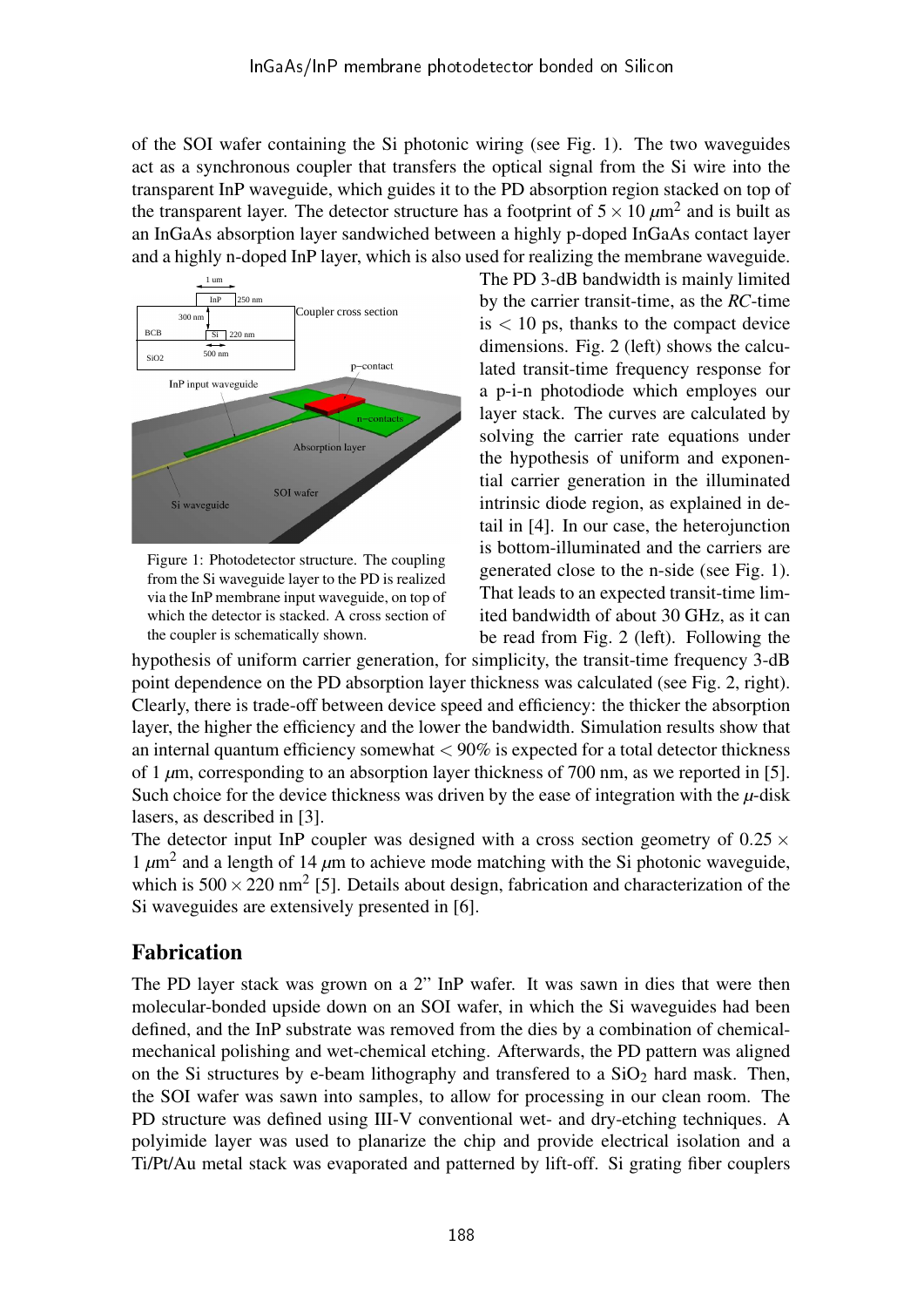

Figure 2: Left: Detector transit-time frequency response calculated under the hypothesis of unifor and exponential carrier generation in the illuminated intrinsic region (at the p- and n-side) of the p-i-n diode. Right: Transit-time frequency 3-dB point dependence on the PD absorption layer thickness, assuming a uniform carrier generation in the illuminated PD.



Figure 3: Left: Picture of the chip. PDs are grouped in blocks (8 devices/block). RF pads and Si grating couplers are indicated. Right: A close-up of a PD and the initial part of the Ground-Signal-Ground (GSG) RF metal pads are shown.

were also integrated in the Si waveguide layer to allow for on-wafer characterization [7]. Fabricated devices are shown in Fig. 3.

### Measurement Results

The detector DC characterization was performed by using a tunable laser source (TLS) and a polarization controller to couple TE-polarized light through the grating coupler into the Si waveguide. A source-meter unit was used to reversely bias the PD and to read out the generated photocurrent. The photodiode generated photocurrent as a function of the applied bias voltage was measured for 0, 25 and 50 *µ*W input powers (see Fig. 4, left). A dark current around 1.6 nA was registered at −4 V. The PD responsivity was calculated to be  $R = 0.45$  A/W, which is a conservative value, as the grating coupler maximum efficiency was assumed (maximum 20% at 1575 nm). Such responsivity corresponds to a quantum efficiency of 35%, which includes the efficiency of the InP membrane coupler and the internal quantum efficiency of the pin-detector itself. Dynamic measurements were performed in the range of 130 MHz to 20 GHz with an Agilent HP8703A lightwave component analyzer (LCA), used for small signal modulation of the input optical power from the TLS and for reading out the RF electrical signal generated by the PD. Results are